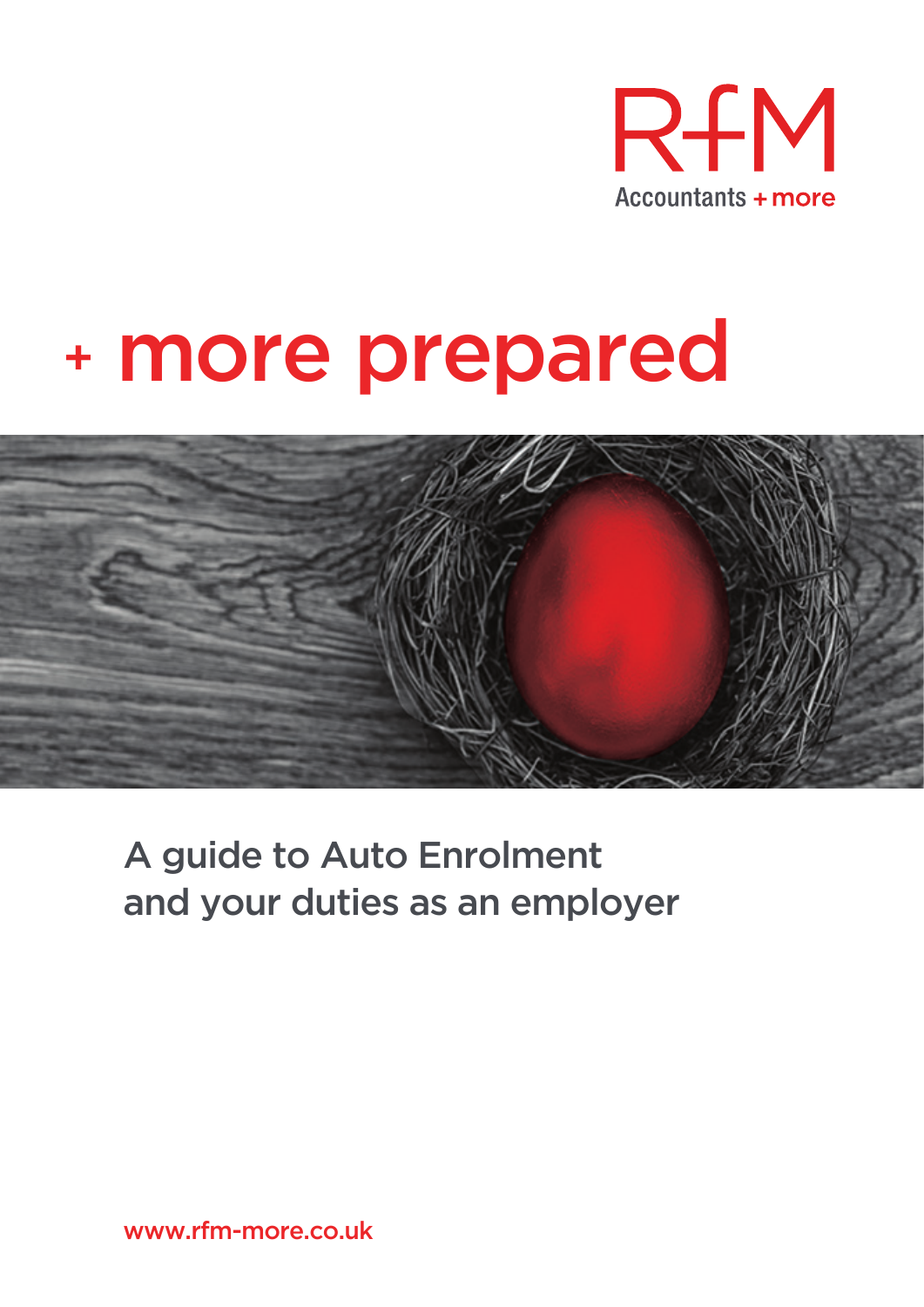### <sup>+</sup> more prepared

### Getting ready for Automatic Enrolment

The Government has introduced new rules to ensure that all employees have access to a workplace pension so that they can save for their retirement.

Starting from October 2012, every employer will to need to have a qualifying pension scheme in place by their 'staging date' which is the specific deadline set by the Pensions Regulator. You will also have to automatically enrol certain workers into that scheme and make contributions on their behalf.

The new legal duties of employers are detailed within hundreds of pages of legislation which cover what the duties are, when they will apply and what happens if you do not comply with them.

This guide provides a summary of your duties and will help you to understand

- $\blacksquare$  when the changes affect you
- $\blacksquare$  what you need to do
- $\blacksquare$  the employer duties you will have for each type of worker
- $\blacksquare$  earnings and what you and your workers will have to contribute
- $\blacksquare$  what will happen if you do nothing

#### When the changes affect you

The date from which the new employer duties will apply is known as your staging date.

You should have already received a letter from The Pensions Regulator (TPR) confirming your staging date along with basic information about your employer duties. You will also receive a reminder three months before your staging date. They may also send you additional communications by email.

You can check your staging date at www.thepensionsregulator.gov.uk

Failure to have a qualifying pension scheme in place by the staging date will result in penalties being charged.

#### Impact on your business

Employers will also be required to make pension contributions on behalf of their employees. This will be an additional cost to the business. In addition, you will also be responsible for deducting pension contributions from employee wages and paying these over to the chosen pension provider.

#### Disclaimer

This guide is published for the information of RfM clients. It provides only an overview of your duties as an employer and you should take professional advice before setting up your Workplace Pension Scheme. No responsibility for loss occasioned by any person acting or refraining from action as a result of the material contained in this guide can be accepted by RfM Accountants.

#### **Contents**

| Your staging date and                |   |
|--------------------------------------|---|
| what you need to do                  | 3 |
| Employer duties for                  |   |
| different types of worker            | 4 |
| Qualifying earnings and what         |   |
| your workers will have to contribute | 5 |
| Options for Certification            | 6 |
| What will happen if you don't comply | 7 |
| Other penalties                      | 8 |
| How we can help you                  | 9 |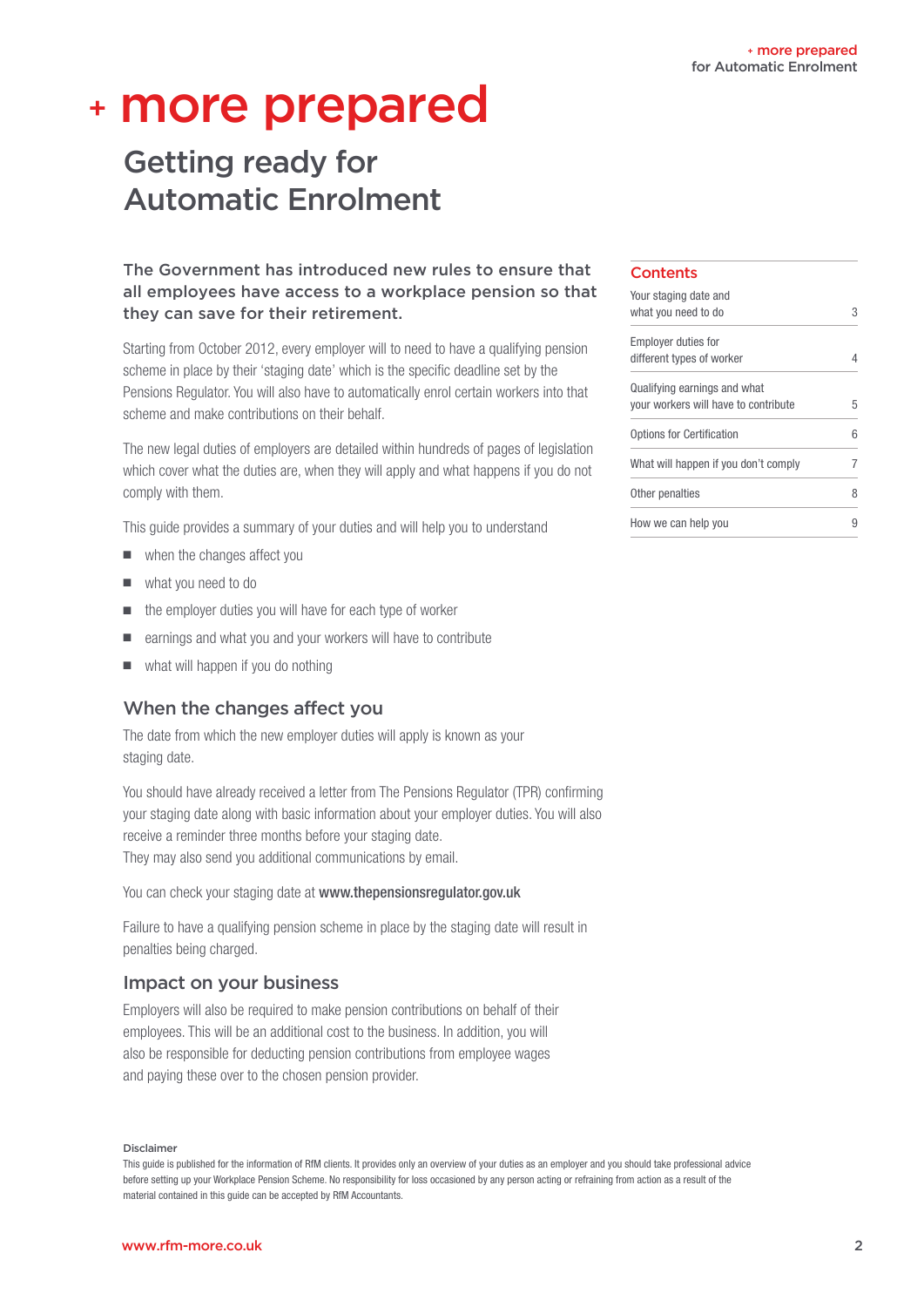### What you need to do and when

Here is a summary of what you will need to do before, on and after your staging date.

#### Before your staging date

- <sup>n</sup> Assess how your workforce will be structured on your staging date to determine what duties you will have for each type of worker.
- Choose a pension scheme for workers who will be automatically enrolled or who wish to opt-in, and agree how this will be set up.
- **n** Engage with your payroll providers.
- $\Box$  Communicate the changes to your workforce.

#### On your staging date

- $\blacksquare$  Tell your workforce about how automatic enrolment affects them.
- Automatically enrol certain workers into your pension scheme.
- n Invite other types of worker to join or opt in to your pension scheme.

#### After your staging date

- You must complete a declaration of compliance by five months after your staging date at the latest.
- Maintain records to prove compliance with the employer duties.
- Continue to automatically enrol certain workers into your pension scheme.
- $\blacksquare$  Run an opt in/joining process for other workers.
- Ensure the correct contributions are deducted and paid into the pension scheme.
- Manage opt outs, process refunds and re-enrol workers every three years.
- $\blacksquare$  Monitor age and earnings every time you pay a worker as workers can move between different categories.
- **n** Re-declare compliance every three years.

#### It's time to start planning

There is a lot of work to do to meet your employer duties and it's important to start this work as early as possible to have everything on place for your staging date.

We can help you with all stages of the process and advise on how to mitigate the costs and minimise the disruption to your business.

#### Disclaimer

This guide is published for the information of RfM clients. It provides only an overview of your duties as an employer and you should take professional advice before setting up your Workplace Pension Scheme. No responsibility for loss occasioned by any person acting or refraining from action as a result of the material contained in this guide can be accepted by RfM Accountants.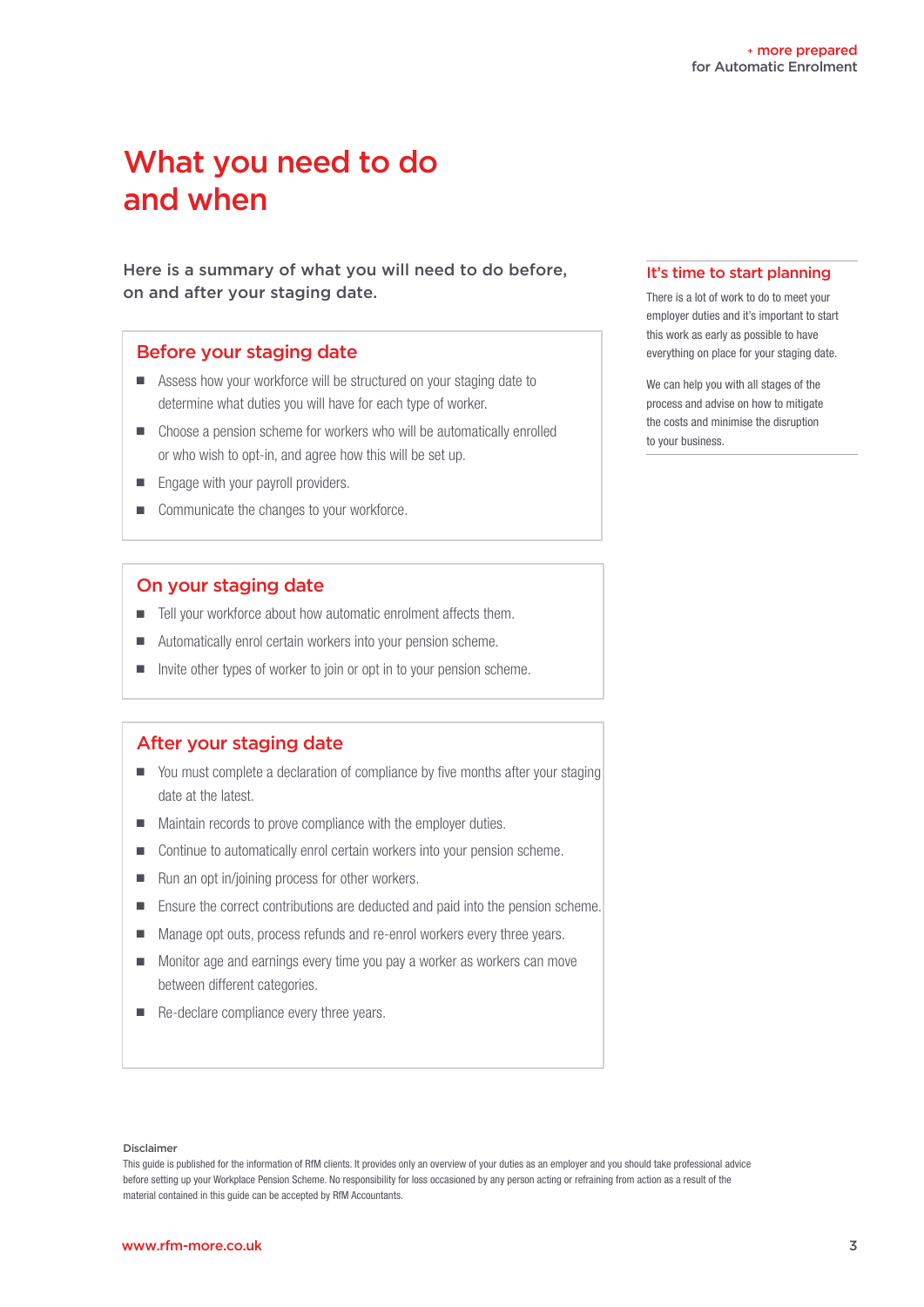### Employer duties for different types of worker

The Automatic Enrolment legislation sets out the employer duties for different types of workers who normally work or ordinarily work in the UK including Northern Ireland. The tables below show the different types of worker and an overview of the employer duties you will have for each.

#### The different types of worker

| Earnings age (inclusive)                                   | $16 - 21$                 | $22 - state$<br>pension age | <b>State pension</b><br>age - 74 |
|------------------------------------------------------------|---------------------------|-----------------------------|----------------------------------|
| Under lower qualifying<br>earnings threshold (£5,824)*     | <b>Fntitled worker</b>    |                             |                                  |
| More than £5,824 and up to<br>£10,000*                     | Non-entitled jobholder    |                             |                                  |
| Over automatic enrolment<br>earnings trigger $(E10,000)^*$ | Non-eligible<br>jobholder | Eligible<br>jobholder       | Non-eligible<br>jobholder        |

\*These figures are expected to change yearly and it is the pro rata'd threshold depending on the Pay Reference Period.

#### Employer duties

| Type of worker         | <b>Employer duty</b>                                                                                                                                                                                                                                  |
|------------------------|-------------------------------------------------------------------------------------------------------------------------------------------------------------------------------------------------------------------------------------------------------|
| Eligible jobholder     | Eligible jobholders must be automatically enrolled<br>into an automatic enrolment scheme.<br>You must make at least the minimum employer<br>contribution for these workers for as long as they<br>remain an active member of the scheme.              |
| Non-eligible jobholder | Non-eligible jobholders must be offered the opportunity<br>to opt in to an automatic enrolment scheme.<br>You must make at least the minimum employer<br>contribution for these workers for as long as they<br>remain an active member of the scheme. |
| <b>Entitled worker</b> | Entitled workers must be offered the opportunity to<br>join a pension scheme. They can make contributions<br>to the pension scheme if they choose. However, there<br>is no requirement for you to make a contribution.                                |

#### Employee contributions

You must identify the different types of worker and calculate their pension contributions accordingly. You will then deduct this amount from the employee's wage and pay this over to the pension provider each pay period.

#### Disclaimer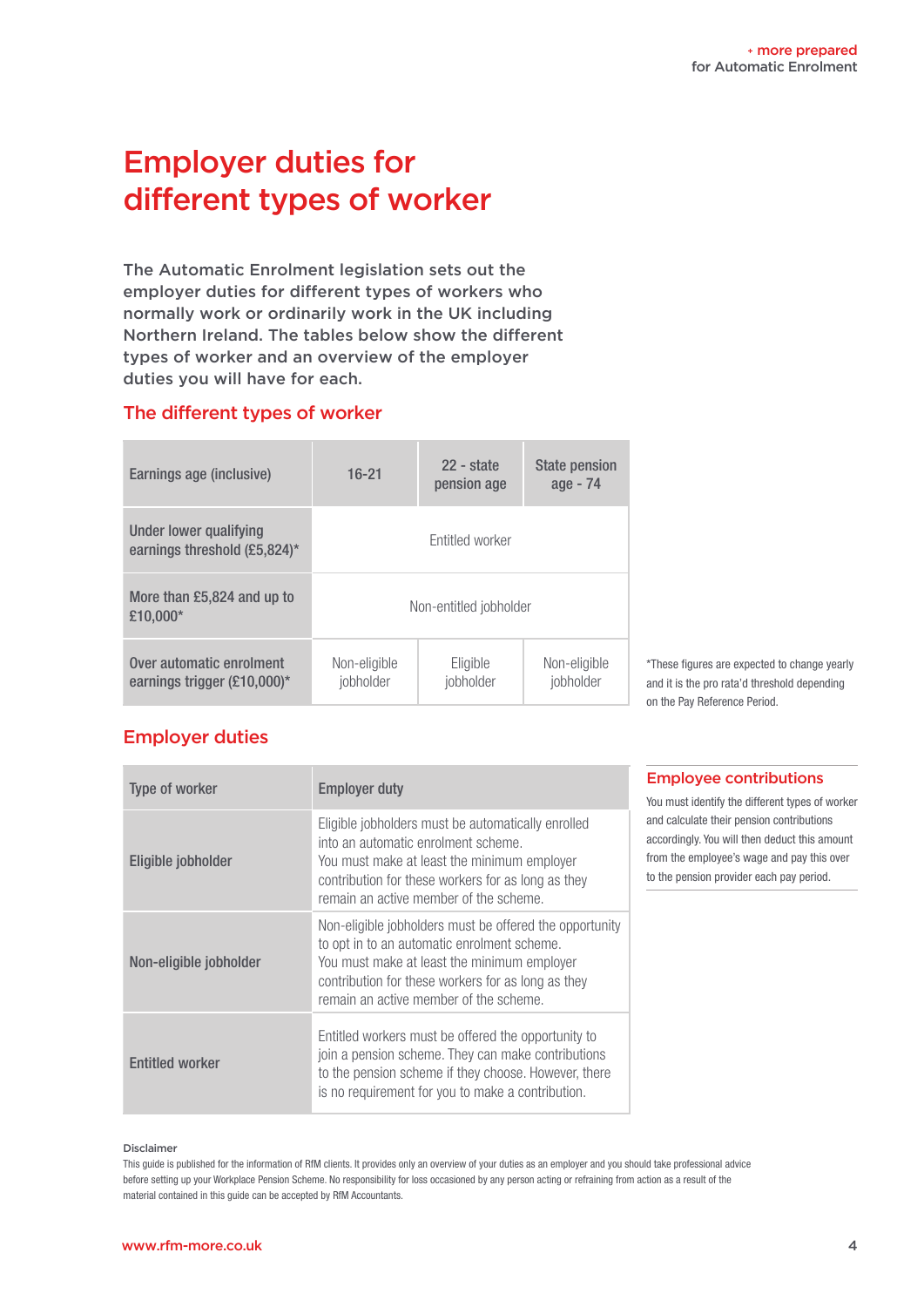### Qualifying earnings and what your workers will have to contribute

You have several options to be able to determine how much of an employee's earnings are pensionable.

#### Method 1 - Qualifying earnings

With this option minimum contributions are based on an earnings band, called qualifying earnings.

Qualifying earnings are defined as earnings between £5,772 and £41,865 (although these figures are expected to change yearly) and include salary; wages; commission; bonuses; overtime; statutory sick pay; maternity or adoption pay; ordinary or additional statutory paternity pay; any other pay element which could be considered any of the elements mentioned previously, and any pay element the employer pays which could be considered in the employer's reasonable judgement to be qualifying earnings.

| <b>Employer's staging date</b>         | <b>Employer</b><br>minimum | <b>Employee</b><br>minimum | Total |
|----------------------------------------|----------------------------|----------------------------|-------|
| To 30 September 2017                   | $1\%$                      | $1\%$                      | 2%    |
| 1 October 2017 to<br>30 September 2018 | 2%                         | 3%                         | 5%    |
| 1 October 2018 onwards                 | 3%                         | 5%                         | 8%    |

#### Qualifying earnings

This table shows the percentage of qualifying earnings that the employer and employee must contribute to the pension scheme each pay period.

#### Method 2 - Certification

As an alternative to using the qualifying earnings definition, you can use certification. With certification, minimum contributions will be based on a scheme definition of pensionable salary and contributions will be based on the first pound of pensionable salary.

You must certify your scheme in line with the guidance provided by the Department for Work and Pensions (DWP). However, you can delegate the calculations to an authorised person such as a financial advisor or an accountant. You can certify in advance that your scheme will meet the quality requirements for up to 18 months.

Options for certification are shown on page 6.

#### Disclaimer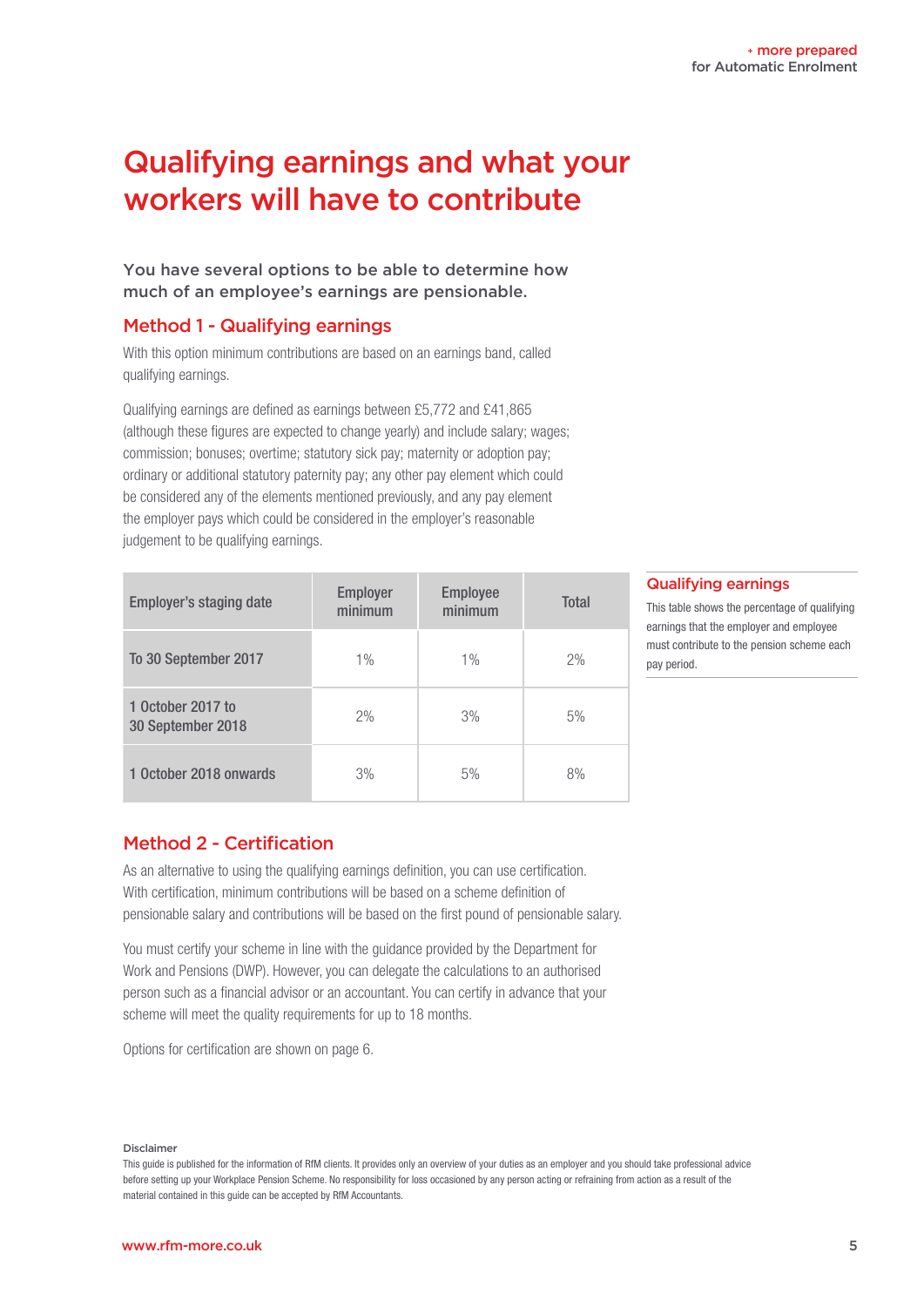### Options for Certification

#### There are three options for certification available:

#### 1. 7% minimum basis

All earnings are defined as salary; wages; commission; bonuses; overtime; statutory sick pay; maternity or adoption pay; ordinary or additional statutory paternity pay; any other pay element which could be considered any of the elements mentioned previously, and any pay element the employer pays which could be considered in the employer's reasonable judgement to be earnings.

|                             | Total        | Employer     | Definition of      |
|-----------------------------|--------------|--------------|--------------------|
|                             | contribution | contribution | pensionable salary |
| <b>Minimum requirements</b> | 7%           | 3%           | All earnings       |

#### 2. 8% minimum basis

Pensionable salary must be at least basic pay and doesn't need to include variable pay such as bonuses, overtime and commission. In addition, the total pensionable earnings of all staff must be at least 85% of total earnings.

|                             | <b>Total</b> | <b>Employer</b> | Definition of                 |
|-----------------------------|--------------|-----------------|-------------------------------|
|                             | contribution | contribution    | pensionable salary            |
| <b>Minimum requirements</b> | 8%           | 3%              | Scheme specific<br>definition |

#### 3. 9% minimum basis

Pensionable salary must be at least basic pay and doesn't need to include variable pay such as bonuses, overtime and commission.

|                             | Total        | <b>Employer</b> | Definition of                 |
|-----------------------------|--------------|-----------------|-------------------------------|
|                             | contribution | contribution    | pensionable salary            |
| <b>Minimum requirements</b> | 9%           | 4%              | Scheme specific<br>definition |

#### Disclaimer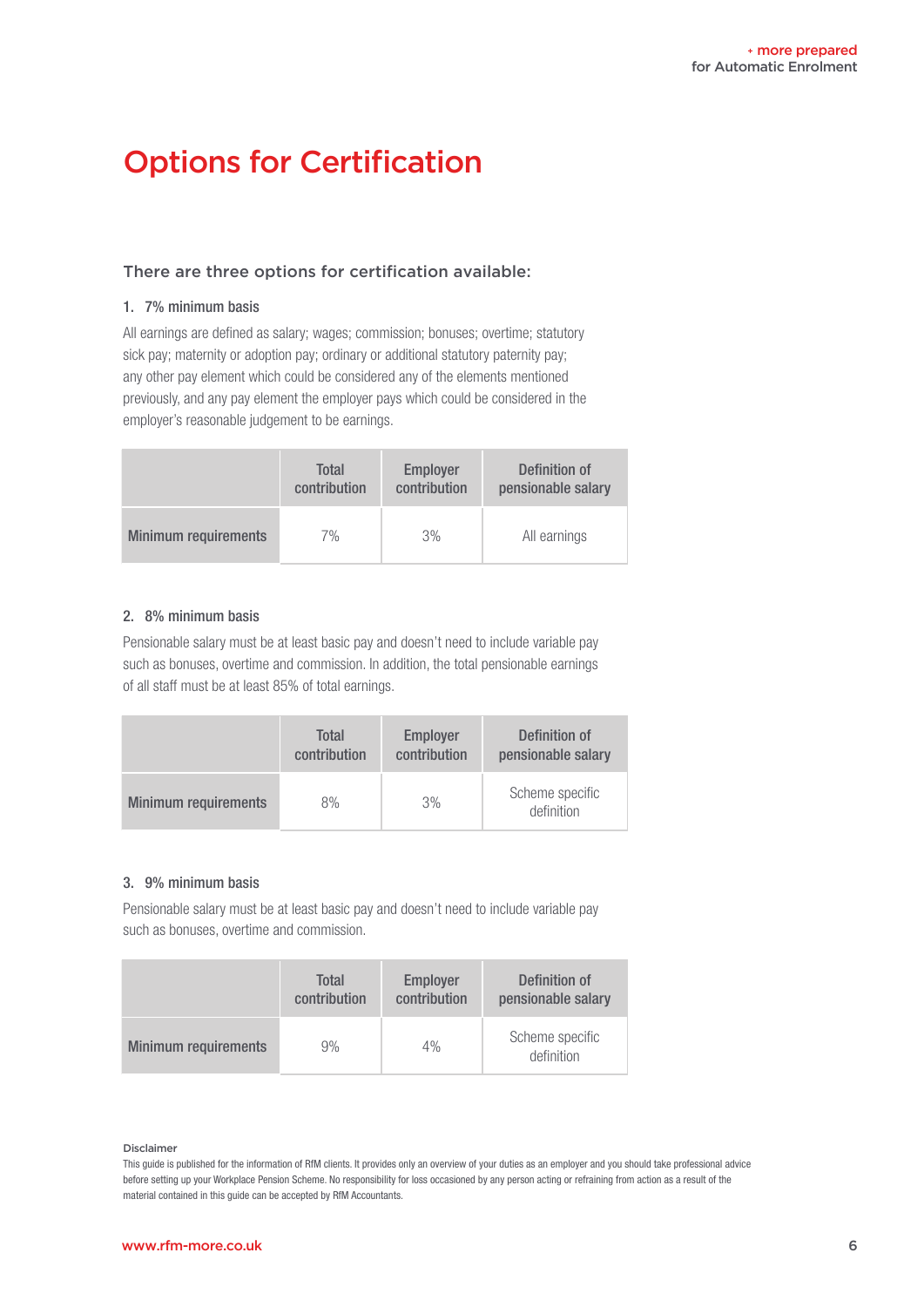### What will happen if you don't comply

#### The Pensions Regulator will be responsible for ensuring that you comply with your employer duties.

Although they are committed to focusing on education rather than imposing penalties, they do have the powers to take action against employers who fail to carry out their duties.

The three stage process for non-compliance that TPR will follow is shown in the table below.

| Stage 1 | Compliance/unpaid contributions notice<br>This notice will detail the breach and require the employer to put<br>things right within a specific timescale. A notice may also include<br>a requirement to pay contributions with interest added.                                                                                                                |                                                                                                                                                                                             |                                                                    |
|---------|---------------------------------------------------------------------------------------------------------------------------------------------------------------------------------------------------------------------------------------------------------------------------------------------------------------------------------------------------------------|---------------------------------------------------------------------------------------------------------------------------------------------------------------------------------------------|--------------------------------------------------------------------|
| Stage 2 | Fixed penalty notice - £400<br>This notice will require employers to put right the breach<br>identified in the previously issued compliance notice. Employers<br>will be given at least four weeks from the date of the fixed penalty<br>notice to put things right. Failure to comply by the specified date<br>will result in a fixed penalty being applied. |                                                                                                                                                                                             |                                                                    |
| Stage 3 | <b>Escalating penalty notice</b><br>escalating penalties.<br>Number of people*<br>$1 - 4$<br>$5 - 49$<br>50-249<br>250-499<br>500 or more                                                                                                                                                                                                                     | If an employer fails to comply with the original compliance<br>notice and subsequent fixed penalty notice, they will face daily<br>Daily rate<br>£50<br>£500<br>£2,500<br>£5,000<br>£10,000 | * This<br>the en<br>of peo<br>Where<br>TPR <sub>m</sub><br>to esti |

is generally the number of people in nployer's PAYE scheme or the number ople affected by unpaid contributions. this number is not readily available, ay use various sources of information imate this number.

#### Disclaimer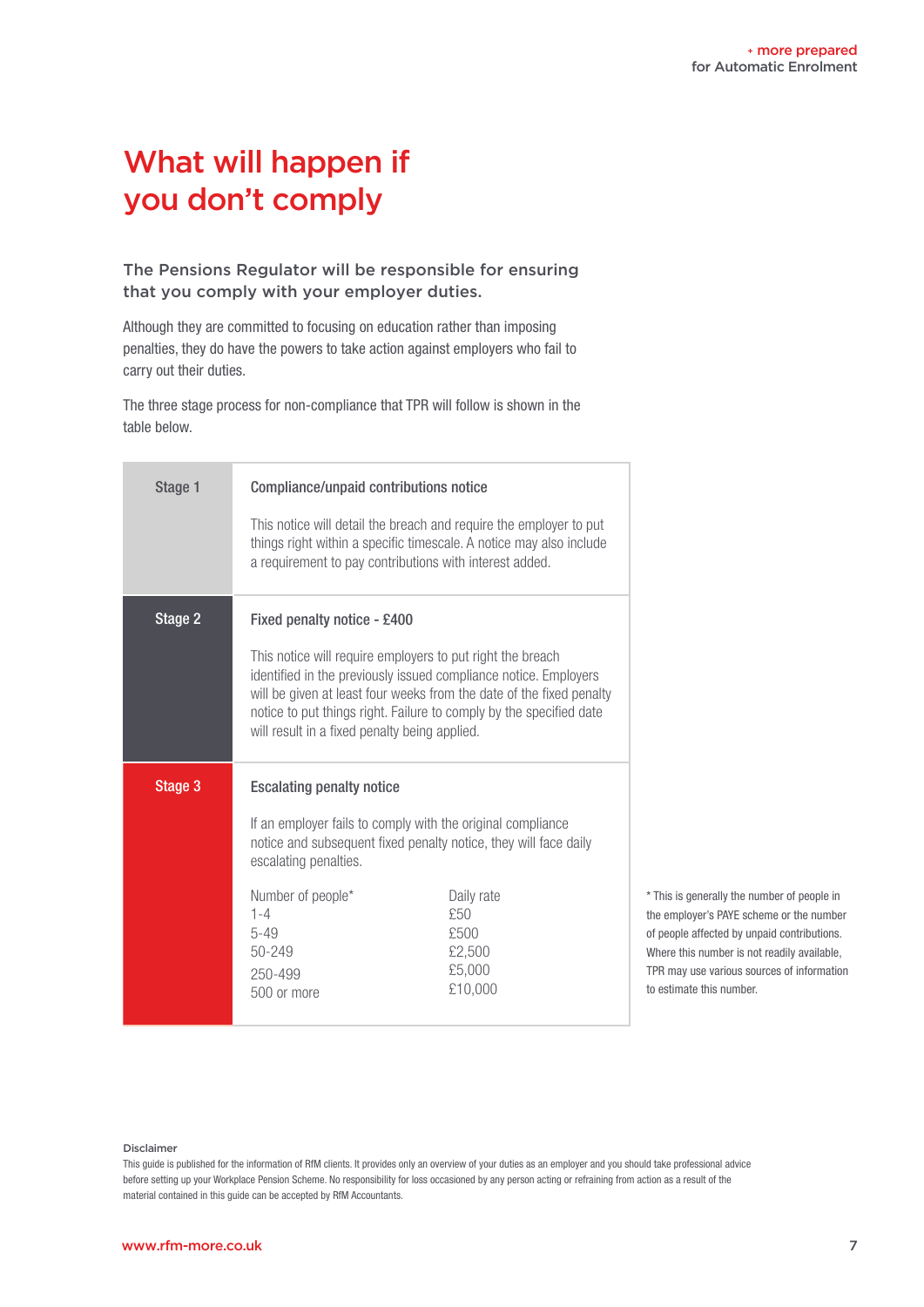### Other penalties

#### There are three other types of penalties The Pensions Regulator can impose on employers. These are detailed below.

| <b>Wilful failure</b><br>to comply          | face fines and/or up to two years' imprisonment.                                                       | Employers who wilfully fail to comply with the employer duties                                                                                                                                           |                                                                                |
|---------------------------------------------|--------------------------------------------------------------------------------------------------------|----------------------------------------------------------------------------------------------------------------------------------------------------------------------------------------------------------|--------------------------------------------------------------------------------|
| <b>Inducements</b>                          | process.                                                                                               | Employers who induce workers not to join or to opt out of a<br>pension scheme will be subject to the three stage compliance                                                                              |                                                                                |
| <b>Prohibited</b><br>recruitment<br>conduct | of a pension scheme.<br>Separate penalties apply to employers using prohibited<br>recruitment conduct. | Employers are not allowed to make any statement or ask any<br>question during the recruitment process, which indicates (either<br>explicitly or implicitly) that the worker may not join, or may opt out | * This is generally the number of people<br>affected by any breach identified. |
|                                             | Number of people*<br>$1 - 4$<br>$5 - 49$<br>50-249<br>250 or more                                      | Daily rate<br>£1,000<br>£1,500<br>£2,500<br>£5,000                                                                                                                                                       |                                                                                |

#### Disclaimer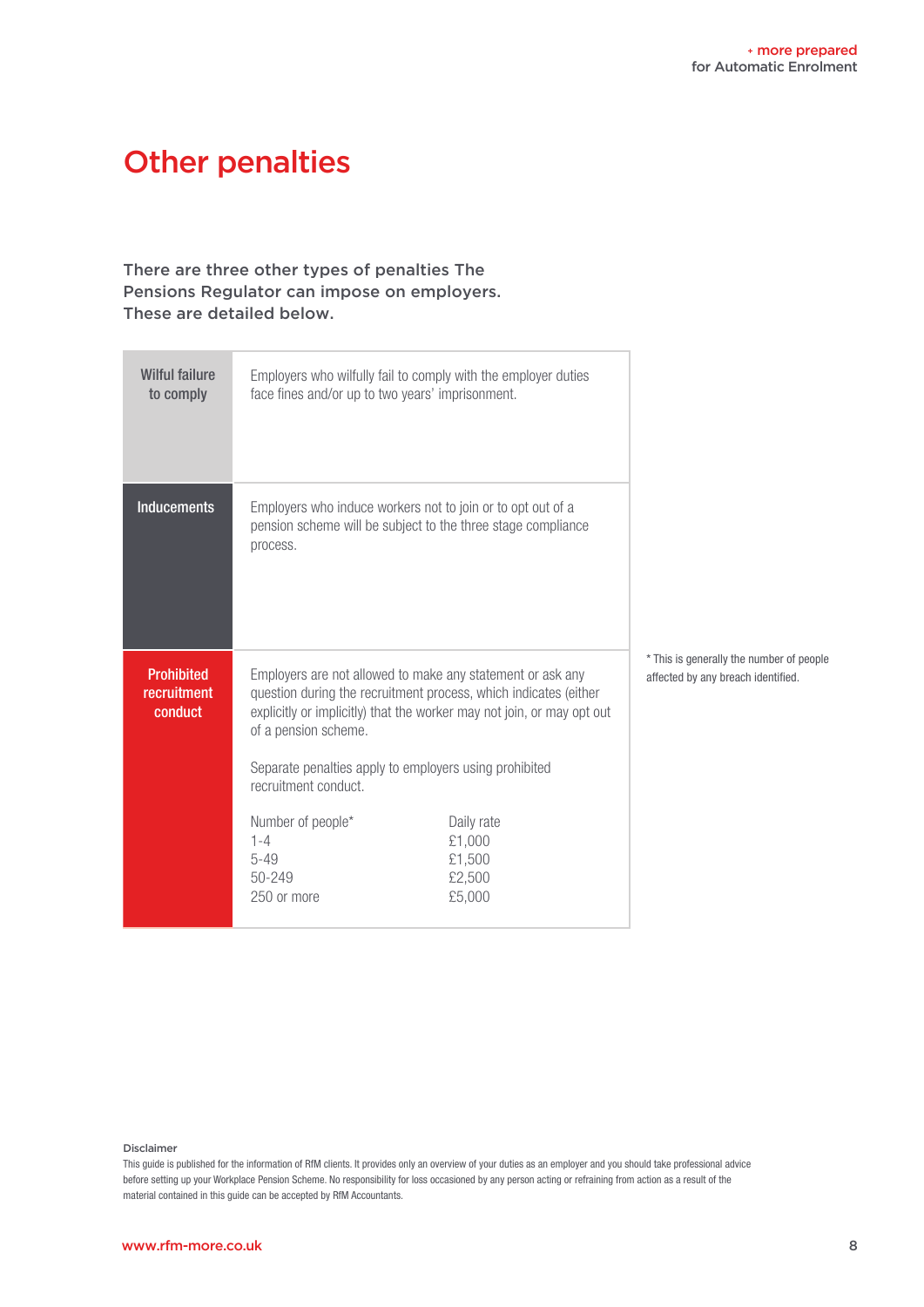### How we can help you

We understand that the task of setting up and running a pension scheme for your employees may seem like a daunting one. Our experienced team is here to support and advise you every step of the way.

We can help you to prepare for and comply with all your employer duties in respect of Automatic Enrolment including:

- $\blacksquare$  Reviewing any pension provision you already have in place
- Assessing your workforce to determine your duties for each worker
- $\blacksquare$  Appraising the options available to you and making suggestions for an appropriate pension provider and scheme for your needs
- Considering contribution structures to help reduce the costs and the amount of changes you will need to make
- Putting in place a plan to ensure you will be able to meet your employer duties within the necessary timescales.

#### Your next steps

Please get in touch as early as possible before your staging date. Call your local RfM office to arrange a meeting with an RfM advisor or email enquiries@rfm-more.co.uk

Disclaimer